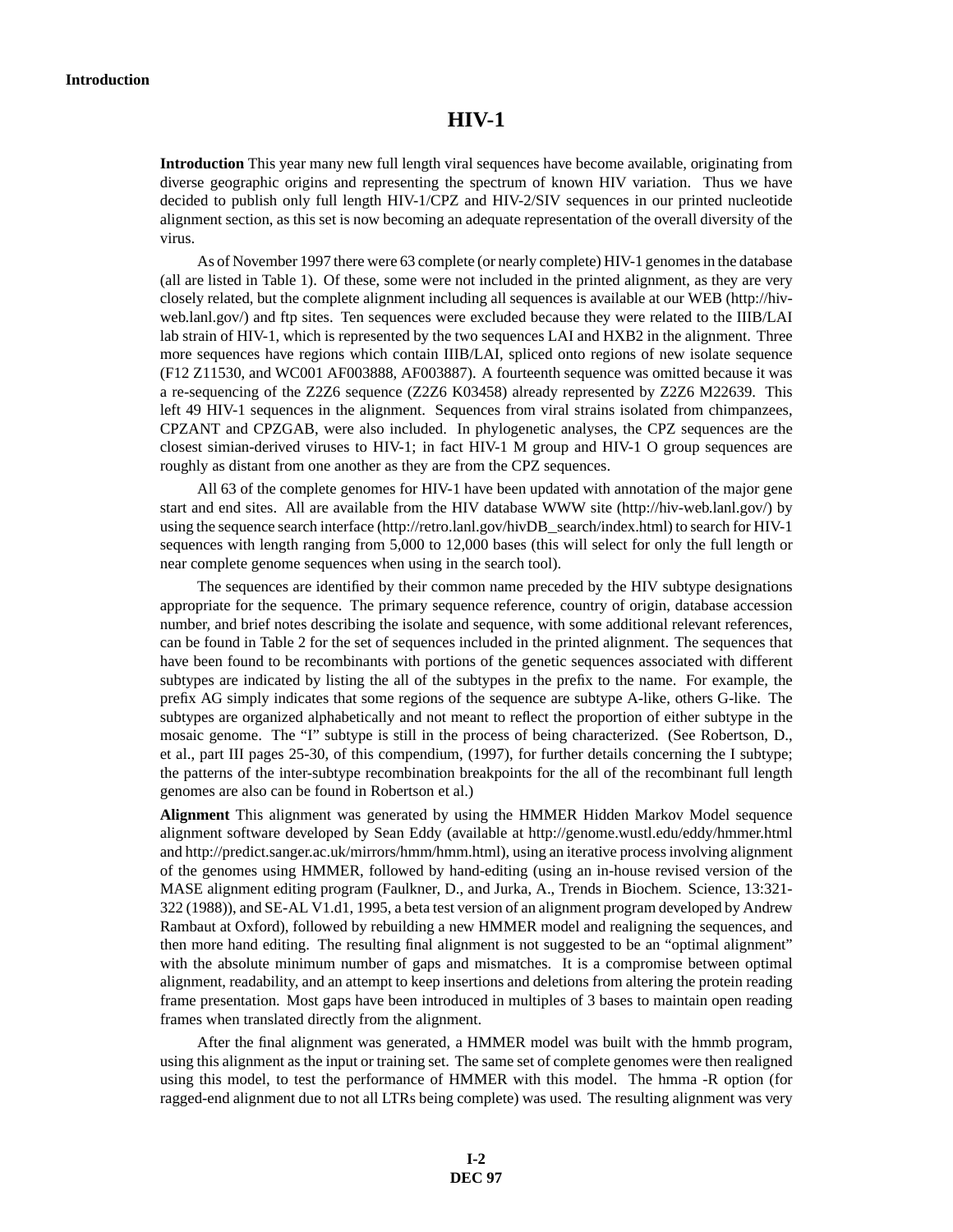comparable to the alignment presented here, except that gaps were not preferentially placed to preserve codons. The average nucleotide identity between B\_WEAU and the other 60 sequences was 0.88572 in the automated alignment and 0.88520 in the alignment presented here. Thus the automated alignment is closer to optimal than this alignment which has been adjusted by hand to be more presentable (*i.e.*, gaps moved from within codons to between codons).

The final HMMER model based on the full length genomes has been tested here with partial genomes as well. Using the HMMER -R option for ragged ends (gaps inserted at the ends of sequences are given very low weight) the HMMER program did a reasonable job of aligning the complete and partial env genes to each other. The model was used again to align the complete genomes plus the env gene sequences, and in this case all sequences were reasonably aligned to each other. We are in the process of making these models available at our web site.

**The annotation.** The annotation for the precursor peptide cleaveage sites in Gag and Gag-Pol is based on the information published in [Tozser et al.(1991), Le Grice et al.(1989)]. The annotation of the Gag-Pol ribosomal slip site is based on information published in [Reil et al.(1993), Kollmus et al.(1994), Le et al.(1989)]. The annotation for the cis-acting transcriptional activation domains in the LTR section is based on information published in [Zhang et al.(1997), Estable et al.(1996), Montano et al.(1997), Gao et al.(1996)]. There are a varying number of NF-kappaB binding sites in C subtype sequences, with some sequences carrying an additional site [Gao et al.(1996), Carr et al.(1996), Montano et al.(1997)]. The annotation for the Rev responsive element (the RRE) is based on [Charpentier et al.(1997)].

The WEAU reference nucleotide reference sequence is translated into all three reading frames at the top of the alignment using the single character amino acid designation. At the bottom of the alignment, protein sequences, based on the WEAU sequence are indicated; the HIV genome has many overlapping coding regions, and all are shown. For more complete annotation of functional domains see the protein sequence alignments in Part II.

## **HIV-2/SIV**

Alignments of the 26 HIV-2/SIV full length genomes are included as a separate nucleotide alignment in Part I, following a similar annotation strategy as the HIV-1/CPZ alignment. Table 3 includes a list of all sequences included here, the subtype associated with each sequence, the GenBank accession number, and the primary reference. Sometimes a second reference is included if it contains basic information about the sequence or the isolate.

This alignment is also available at our WEB (http://hiv-web.lanl.gov/) and ftp sites. All corresponding sequence entries are available from the HIV database WWW site (http://hiv-web.lanl.gov/) by using the sequence search interface (http://retro.lanl.gov/hivDB\_search/index.html) to search for HIV-2 and SIV sequences with length ranging from 9,000 to 12,000 bases.

The alignment was prepared by adding new sequences to an existing alignment using an in-house revised version of MASE, Multiple Alignment Sequence Editor (Faulkner, D., and Jurka, A., Trends in Biochem. Science, 13:321-322 (1988)). Phylogenetic analysis using neighbor-joining was used to check subtype designations. The STM (stump-tailed macaque) sequence is not included in the SIV-SD subtype since it is phylogenetically distinct from the other simian sequences.

The HIV-2 isolate BEN was selected as the reference sequence for this alignment since it is representative of the larger HIV-2 subtype, A, and it is one of the longer HIV-2 sequences available.

SIV sequences from other simian species such as African Green monkeys (AGM), sykes (SYK), and mandrill (MND) are not presented in this alignment. They are phylogenetically more distant from the HIV-2s than the macaques and mangabeys. The complete genome nucleotide sequence alignment of the sequences from African Green monkeys will be presented on the web and ftp sites when it is complete.